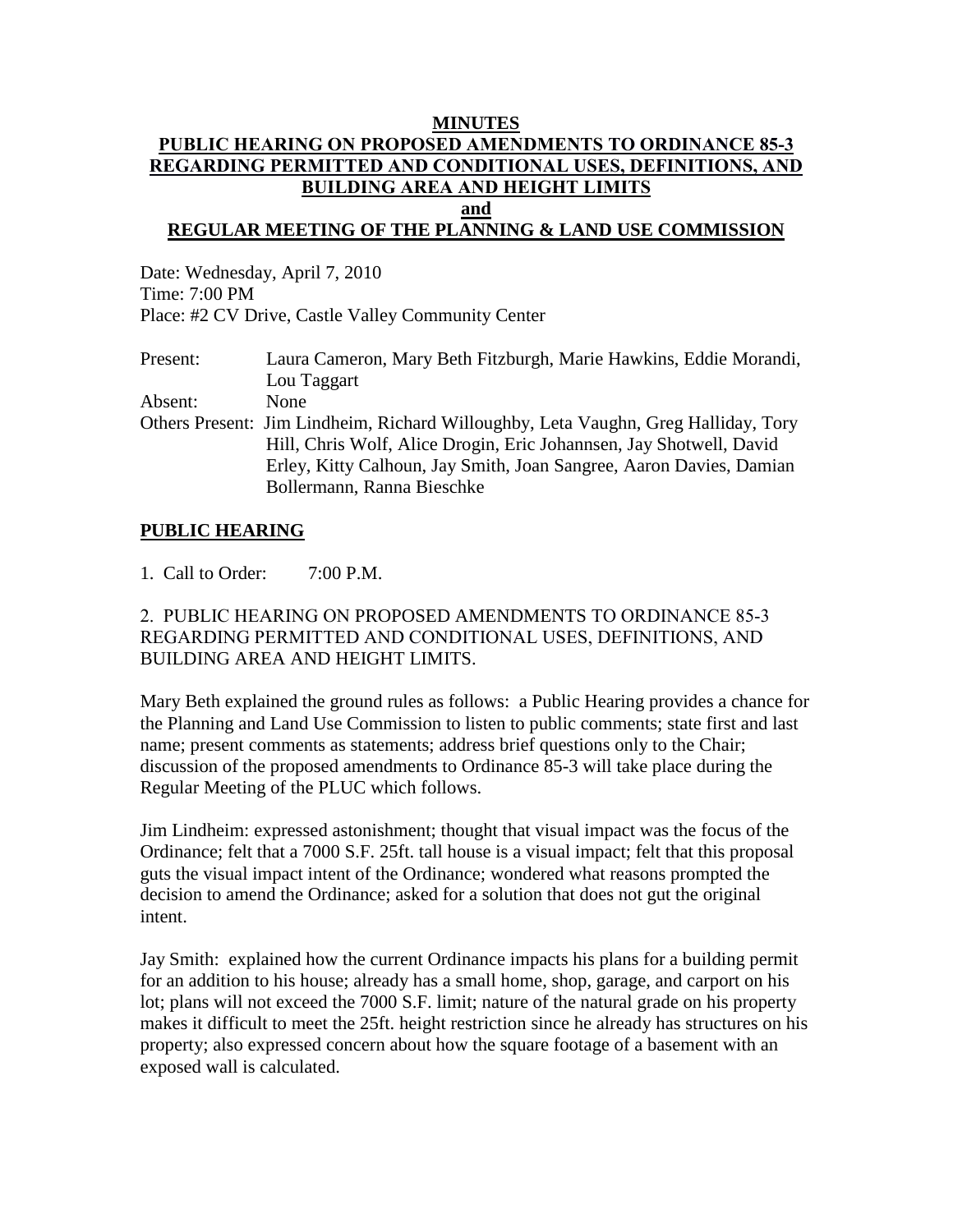Damian Bollermann: as former Town Council member (Mayor), stated that Ordinances are never perfect, but meant to establish community guidelines, which means there will always be exceptions; favored the changes being contemplated; recognized the difficulty of implementing the sequencing measure of the Ordinance; felt that current proposal will provide some protection [of building limits] and will simplify the administration of the Ordinance; felt that requiring a dairy to apply for a Conditional Use Permit was at odds with the agricultural basis of the Valley.

Joan Sangree: concerned about moving Temporary Accessory Dwellings from a conditional use to a permitted use because the conditional use allowed restrictions to be covered; did think that the Town of Castle Valley's plans to build an equipment shed were possible without changes to the Ordinance; expressed appreciation of problems with terrain but doesn't want to return to what was done before [no building size limit]; felt that raising and selling chickens and eggs should not be restricted.

Aaron Davies: concerned about moving TADS from conditional use to permitted use; would not like to see sustainable products restricted or forbidden; stated that viewshed, as wells as setback, was the driving force for creating square footage restrictions in the current Ordinance; felt that the current formula allowed people to make a choice about what they want; aware that sequencing could be an issue, but stated that the Town Council made a judgment call at the time in favor of viewshed; expressed curiosity about why there is a proposed change in how to measure height and grade and how that is more effective; felt that previous Town Council put a lot of work into making the Ordinance good and would want to see any changes be as effective.

Mary Beth Fitzburgh: in response to above queries, stated that in the current Ordinance TADS are not listed as a conditional use or permitted use.

Kitty Calhoun: expressed that she and Jay [Smith] are also concerned with viewshed and house size; stated that if they were just now building from scratch, they could adhere to the rules; would like to see creative solutions.

Ranna Bieschke: expressed curiosity about how the current proposal came about; concerned that it seems rushed because of its appearance on the last agenda; adamant that she does not want a 7000 S.F., 25 ft. tall house next door; doesn't feel that the survey supported that; asked PLUC to spend more time thoroughly reviewing the issue.

Leta Vaughn: felt that the Castle Valley Ordinance is the hardest to figure out of any she has worked with; favored straight square footage and height limitation.

Damian Bollermann: reported that before the last Town Council enacted this Ordinance, there was no square footage limitation but there was a height limit of 30 ft.

Faylene Roth: felt, as resident and as Building Permit Agent, that the Ordinance should be inclusive of special needs of different types of properties whether on sloping ground or the flat valley floor without the use of variances; felt that if the survey revealed that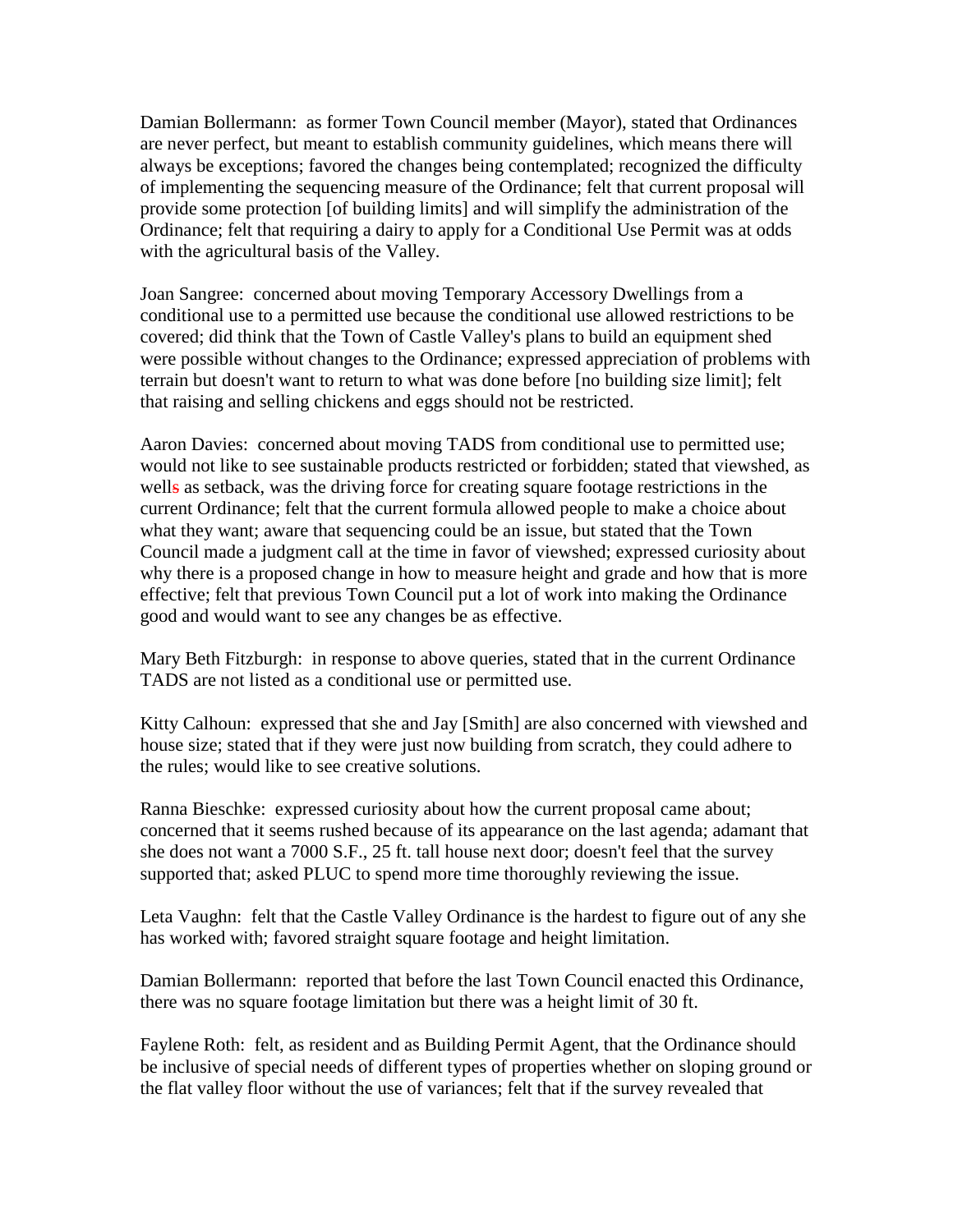residents wanted a limit on square footage of houses, then there should be a limit; felt that sequencing was the major problem with the current Ordinance and that it was unfair to residents with buildings already on their property; reported that the current Ordinance was time consuming to implement; felt that the square footage to height relationship could be done without the sequencing language; felt that local sale of eggs, cheese, chickens, rabbits, milk, etc., should not be banned; suggested changes in language in Section I.4.1 regarding Existing Grade and Finished Grade and in I.5.3 regarding additions to noncomplying buildings.

Joan Sangree: reiterated that the Town equipment shed will be determined by the current square footage limits and that height will not be a factor and that a change in the Ordinance would not affect the Town's plans.

Aaron Davies: stated that I.4.7 is where TAD appeared in the Ordinance.

Eric Johannsen: asked for clarification of reading the draft of the Ordinance.

Mary Beth Fitzburgh: described the drawings on the handout that showed how height was measured in Boulder, CO.

Greg Halliday: stated that he was on the PLUC when the survey was done and that results showed that a majority of people wanted a 5000 S.F. limit on structures; reported that the impact of runoff from large roof areas were also a consideration, as well as viewshed; said that the survey results were incorporated into the Town's General Plan but this Ordinance seems to go back to the original conditions with the difference that before the survey ag buildings were not included in square footage and now people need to figure out how they want to split any square footage limit.

Mary Beth asked for additional comments. There were none. She thanked everyone for coming to participate and expressing their thoughts and invited them to stay until the item comes up later in the agenda.

Mary Beth responded to queries during the Public Hearing about why this issue was coming up for review now. She explained that it had been discussed on previous occasions during Building Permit reports. It has been the plan to look at it, so when the Mayor asked the PLUC to consider the issue, it was decided to go ahead with it. Mary Beth reported that she has spent a lot of time thinking about a sequencing solution and that each one seems to be as complicated, or more, than what we now have.

Eddie Morandi, PLUC member, reported that he has read the minutes of the past three or four years and it seems that some parts of the survey were not adhered to; reported that he is planning to build a shop and has found the height limitation to be a factor even though it's not a tall building.

Marie Hawkins, PLUC member, felt that the straight square footage and height solution seems to gut the intention of the Ordinance; suggested leaving the Ordinance as is and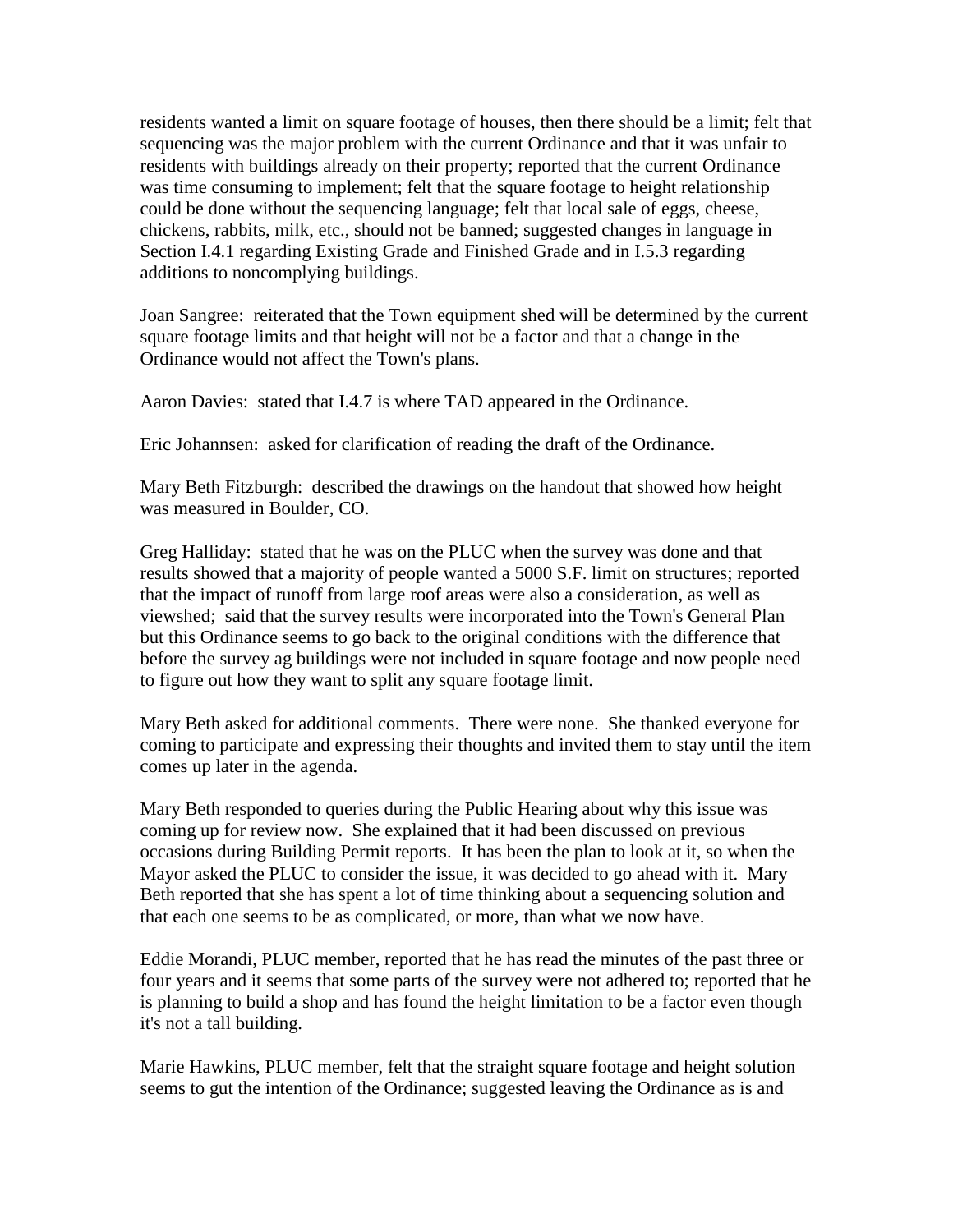allowing a variance to deal with the exceptions.

Adjournment of Public Hearing.

Marie motioned to adjourn the Public Hearing. Lou seconded the Motion. Lou, Marie, Mary Beth, Laura, and Eddie approved the Motion. The Motion passed unanimously.

3. Adjournment: 7:45 P.M.

# **REGULAR MEETING OF THE PLANNING & LAND USE COMMISSION**

CALL TO ORDER 7:45 P.M. 1. Open Public Comment.

Damian Bollermann said that at the time that the Town Council dealt with the issues in Ordinance 85-3, it was complex.

### APPROVAL OF MINUTES

2. Regular Meeting of March 3, 2010.

Eddie motioned to approve the Minutes as presented. Laura seconded the Motion. Marie, Mary Beth, Laura, and Eddie approved the Motion. Lou abstained. The Motion passed with four in favor and one abstaining.

### REPORTS

3. Town Council Meeting – Chair.

At the last Town Council meeting there was an applicant for the vacancy on the Board of Adjustments. Because of wording in Ordinance 2006-3 that states that one member of the BOA must have expertise in land use law, the nomination of the applicant could not be accepted. The Town Council asked the PLUC to look at that wording. Some discussion occurred regarding the changes under consideration in the Public Hearing related to square footage and building height. Those opinions were expressed in the Public Hearing. Jeff Whitney, Grand County Building Inspector, had also submitted a request that Castle Valley develop a form for Land Use Compliance.

4. BOA Meeting – Chair.

This Agenda item was carried forward from the last meeting. There is nothing to report.

Eddie asked if there were SF/height issues with either of the building permits issued this month. Mary Beth knew about the main building following the garage and said that sequencing was considered by them. She also mentioned that they would not be able to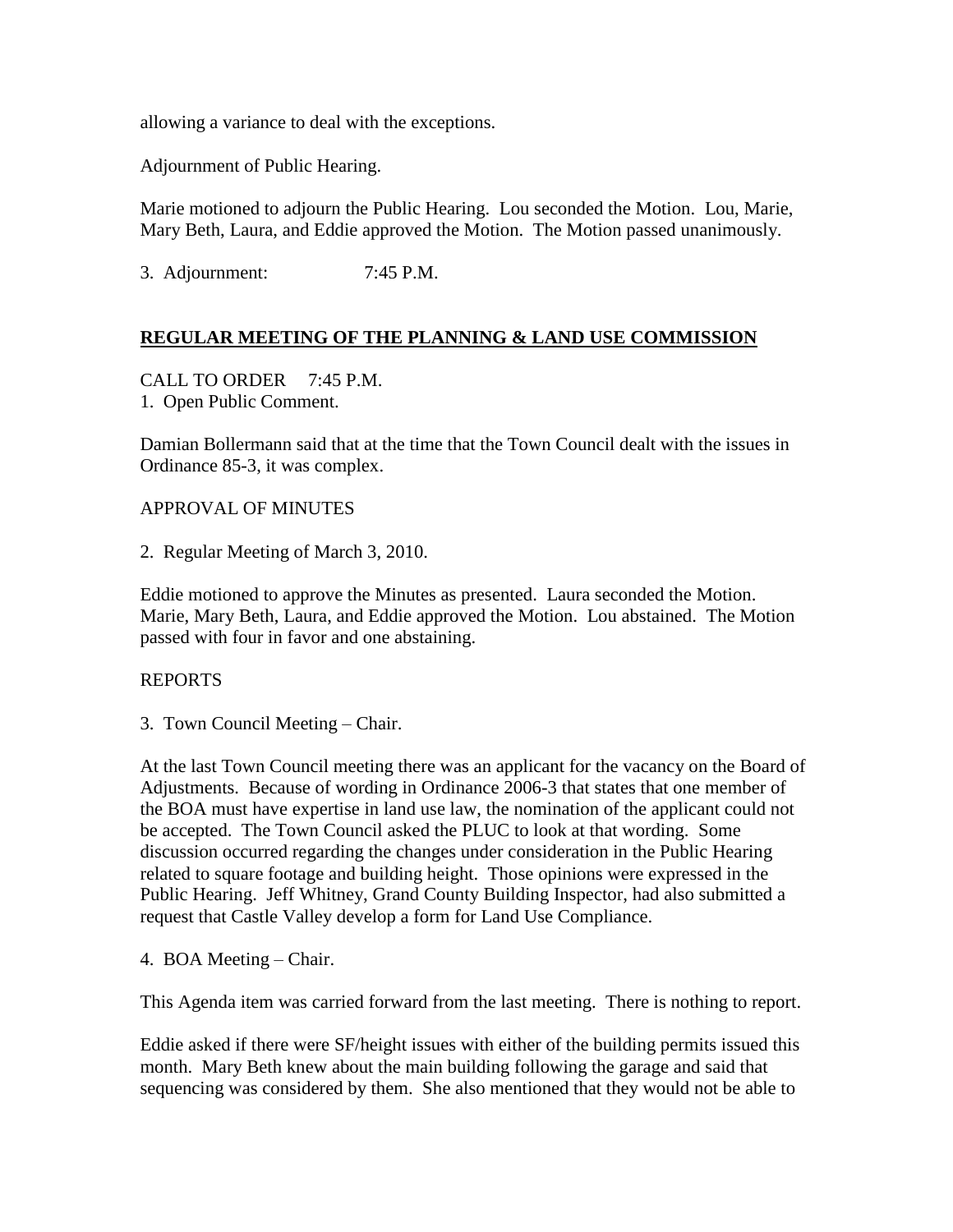build these two buildings in the opposite order – house first, garage second – because of the sequencing issue. Because they have not built anything on the lot yet, they can choose to build the tallest building first.

5. Building Permit Agent.

Two building permits and two Routine Conditional Use Permits were approved and issued.

# NEW BUSINESS

6. Discussion and possible action re: Certificate of Land Use Compliance and Agricultural Building Exemption Form.

Mary Beth presented a draft of a Certificate of Land Use Compliance in response to a request from Jeff Whitney. In the past a letter of approval has been issued for this purpose. State law states that agricultural buildings are exempt from building permits. They do need electrical and plumbing permits if those are included and the structure cannot be for human habitation. Other examples of noncomplying use of an agricultural building are as a garage or a workshop. Grand County's Agricultural Exemption Form has an owners acknowledgement that the building cannot be for dual use. If a change of use is made, the building may need to be modified, as noted in the Owners Acknowledgement. Marie suggested adding the phrase "any other non-agricultural use." Agricultural buildings must still adhere to Castle Valley zoning ordinances. A few minor corrections were made. The item was not tabled but will be put back on the Agenda.

7. Discussion and possible action re: 2006-3: an Ordinance Establishing the Planning and Land Use Commission and Designating Land Use and Appeal Authorities.

Mary Beth reported that this whole ordinance will be put into the revised Land Use Code, but this revision is necessary to allow the appointment of a member without land use expertise to the Board of Adjustments. Eddie suggested that "land use expertise" be more fully explained, but others felt that some vagueness allowed for flexibility in applying the Ordinance. The change, on page 5, Section 4, states that "The Town Council will strive to ensure that at least one member have expertise in land use law." According to Mary Beth, the intent is to strike a balance on the BOA between local people, objectivity, and understanding of state law and legal language. She stated that state law is very specific about when a variance can be given. The appeal authority for building permit appeals for Grand County is filled with people who have construction experience. The current applicant for Castle Valley's Board of Adjustments is a building contractor.

Also added in Section 4.1 are terms for two alternates, which still allows a member with land use expertise to be appointed. Changes in Sections 4.5 and 4.9 cover deliberations and minutes for closed meetings. Direct language from Blanding, Utah, and the Utah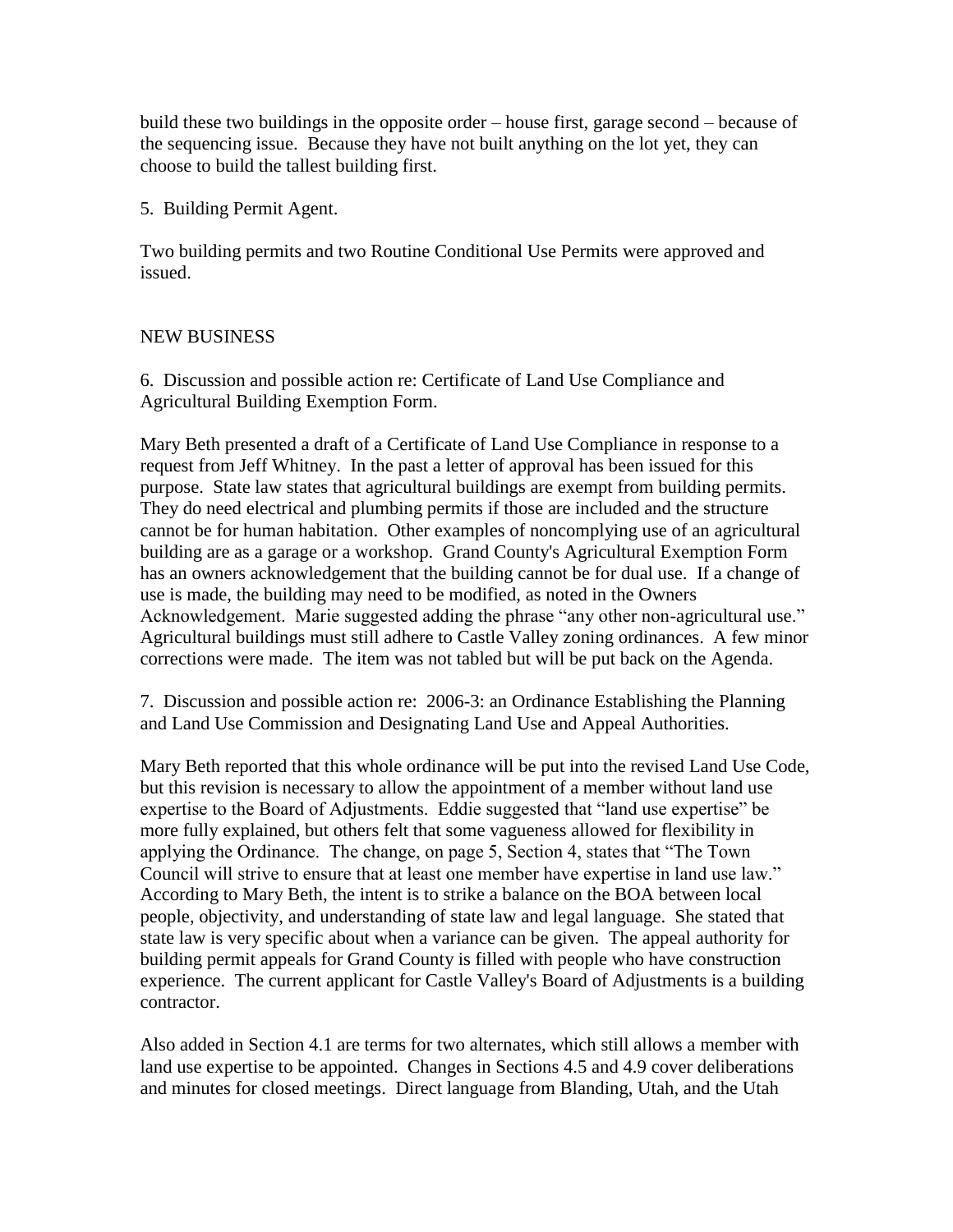League of Cities and Towns was used in these changes. The changes in Section 4.12 were made in response to the BOA's need for flexibility in appointing a chair for each meeting.

Other changes included Section 4.13, paragraph 5, which removes restrictive language about when a hearing must be held, if all parties agree. Electronic meetings are allowed if a quorum is met. Wireless capability is available through the Castle Valley Library, but Faylene reported that the Town would need to provide the computer with the necessary software, such as SKYPE. Mary Beth reported on the importance of keeping this time period short because it is possible that a stay could stop all building until the appeal is heard. Further changes included a minor grammatical correction and a review of Sections 4.19 and 4.20 that govern notification of hearings and decisions by the BOA to the Town of Castle Valley, appellants, applicants, and other interested parties.

Lou motioned to accept Ordinance 2006-3 as amended. Marie seconded the Motion. Lou, Marie, Mary Beth, Laura, and Eddie approved the Motion. The Motion passed unanimously.

## OLD BUSINESS

8. Discussion and possible action re: Amending Ordinance 85-3 regarding permitted and conditional uses, and Building Area and Height requirements.

Mary Beth reviewed changes made in the Definition section of Ordinance 85-3 since the last meeting. Under Q. HEIGHT, BUILDING, Faylene had suggested changing "lower" to "lowest." More extensive changes were made to clarify how height is measured using the vertical face of the building and the lowest of Existing Grade or Finished Grade. Height would be measured from where the vertical face intersects the horizontal plane of grade (changed from foundation). Open areas below deck or porch space or around open piers, columns or posts would not be considered vertical face because the open areas have less visual effect. A discussion of how the vertical face of a carport would be determined generated some suggestions.

The drawings provided by Boulder County were reviewed and discussed. Boulder County measures height using a "parallel line to grade." The Castle Valley Ordinance states that a building must meet the height limitation on at least three of the elevation drawings. Mary Beth stated that examination of three sides would reveal the lowest point of Existing or Finished Grade. She said that requiring the height limitation be met on at least of three of the elevation drawings would show all 4 corners of the building and would ensure that no part of the structure exceeds the allowable height above grade. This method of measurement can help situations on a slope because it allows people to step down a building.

Changes to the definitions GRADE, both EXISTING and FINISHED, would require an assessment, when the Drainage Review is performed, of whether recent earth work had been done. Finished Grade becomes Existing Grade for existing structures or older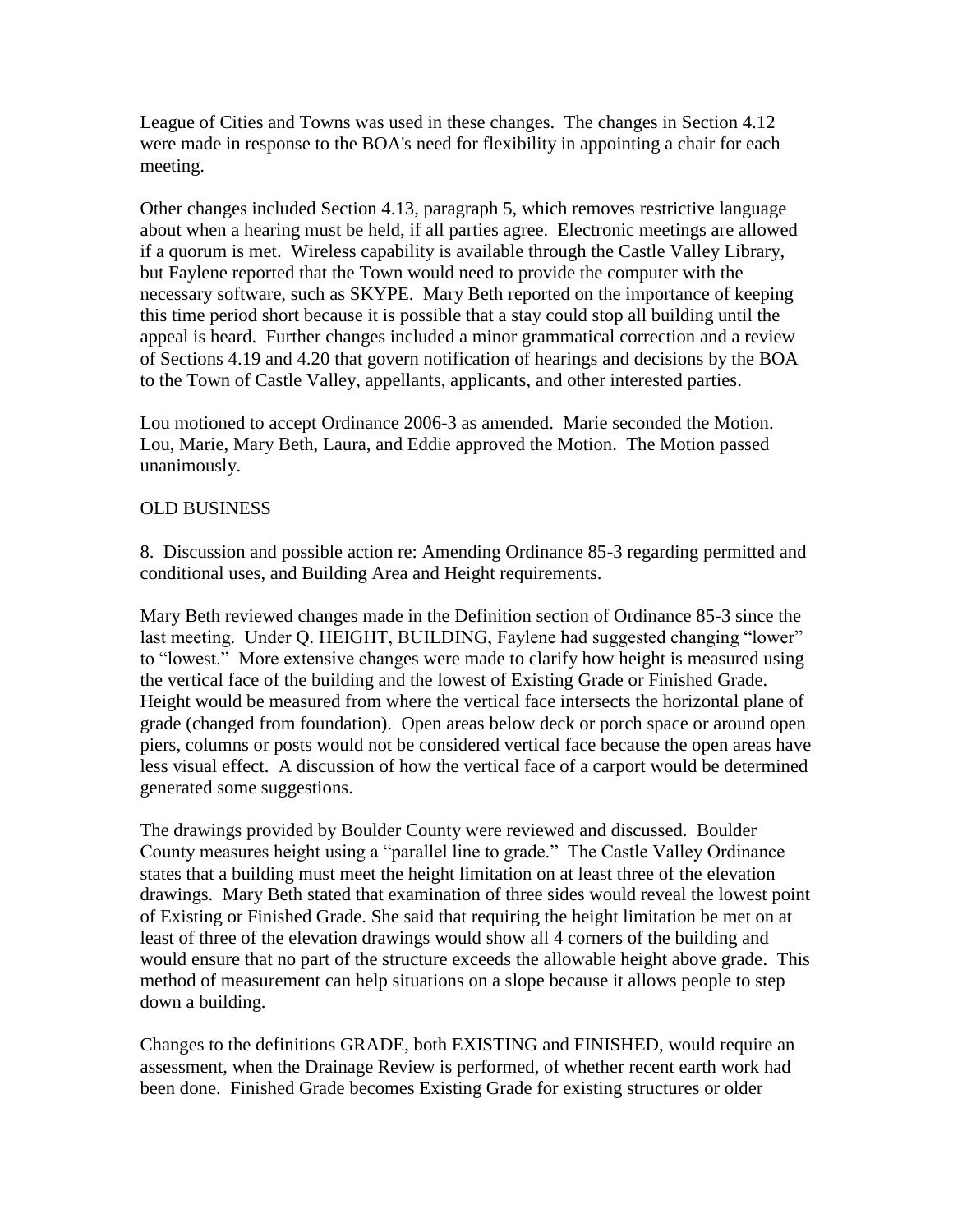disturbances.

Some alternate approaches to limits on square footage and height were presented at this point. Mary Beth stated that many towns have vague guidelines and allow a judgment call to be made by Town employees. Castle Valley does not have a large enough staff for this approach, so definite restrictions are necessary.

Eric Johannsen, civil engineer, compared the Building Height Restrictions from Boulder County with the Castle Valley proposal. He considered the language used in the Boulder document to be more clearly written and less open to interpretation and loopholes. He preferred the way the Boulder plan looked at each of the four elevations separately, whereas he felt that the Castle Valley plan would pick an unnecessarily low point in making the evaluation.

Further discussion included these comments:

Chris Wolf, a general contractor formerly of Lake Tahoe, California, suggested use of a point system. Mary Beth explained why a point system did not work for Castle Valley.

Aaron Davies commented that the issue was the impact of viewshed and that location can determine viewshed.

Joan Sangree suggested eliminating sequencing.

Eddie Morandi thought that a 7000 S.F., 25 ft. height limit would not be approved.

Jay Shotwell wondered how to categorize a 4000 S.F. house if at two different heights.

Jay Smith asked about differentiating between a ridge roof and a parapet roof. Mary Beth commented that the viewshed was still the same from some viewpoints.

Marie Hawkins suggested using a variance to allow exceptions. Mary Beth commented that for a variance to be approved the hardship must be specific to the property and not general to the neighborhood.

Mary Beth asked for comments about other proposed changes in Ordinance 85-3.

She reviewed Section I.4.1 which put Temporary Accessory Dwellings under Permitted Uses and Section I.4.3 which requires dairies to obtain a Conditional Use Permit because livestock has a greater impact than some other agricultural uses. A discussion of family use and commercial use revealed a middle ground where excess produce, eggs, or other products might be sold to neighbors. Mary Beth reported that animal limits are another issue being addressed in the Land Use Code. She also clarified that dairies and the selling of eggs and other animal products would still be allowed, but would require a conditional use permit. This will ensure that the effects